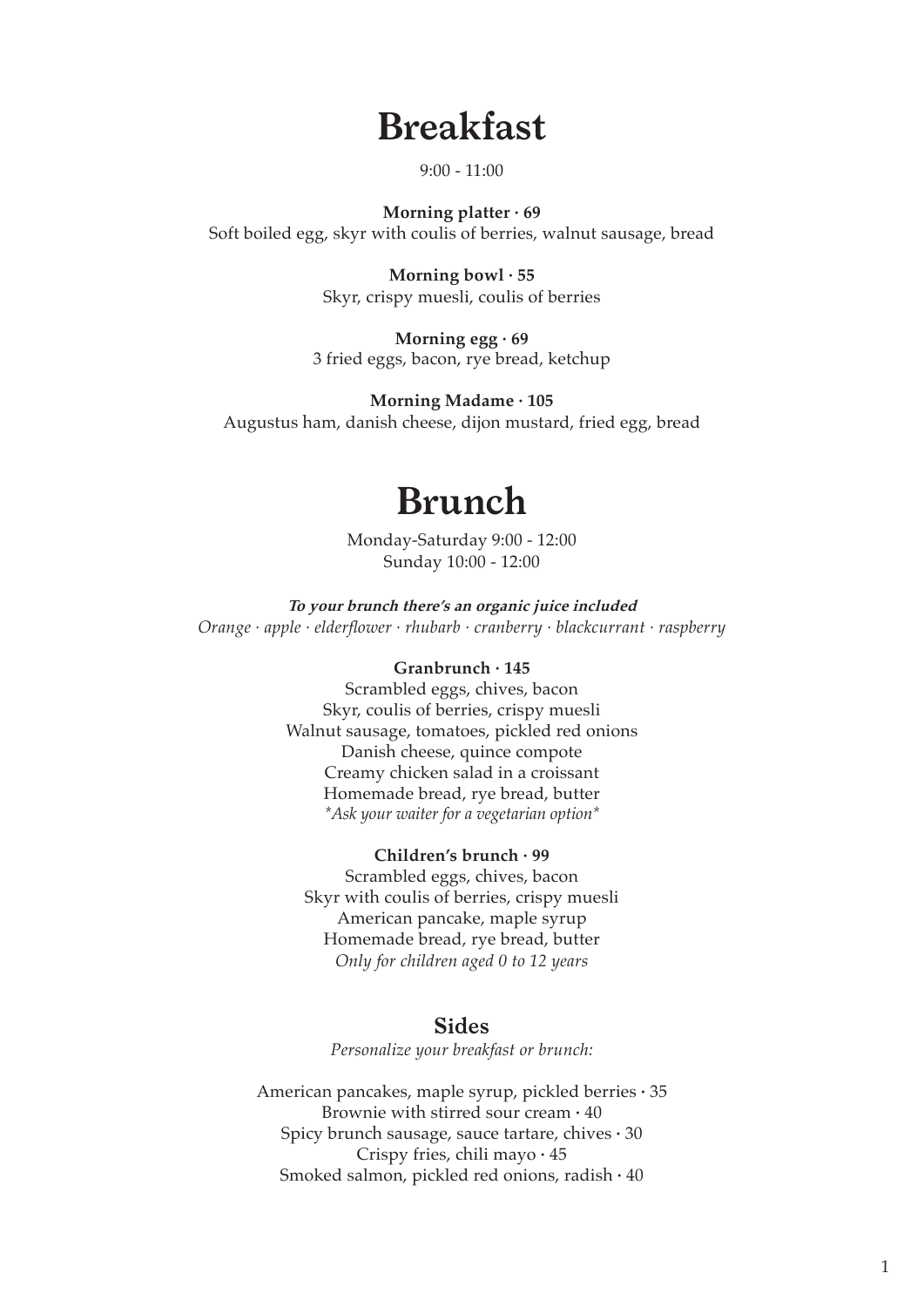# **"Smørrebrød"**

 $11:00 - 15:00$ *We recommend 2-3 pieces if you want a full meal*

**5 in a row · 395** Enjoy all of our five open sandwiches

**Crispy fish fillet · 95** Breaded flounder fillet, shrimps, danish remoulade, herb salad

> **Egg and shrimps · 95** Shrimp salad, egg, herbmayo

**Danish potato · 85** Cottage cheese, bacon, puffed potatoes, radish

**Scredded chicken · 85** Chicken salad, pickled mushrooms, truffle mayo, capers

> **Braised pork · 95** Panchetta, gherkins, mashed potatoes

**Avocado toast · 95** Soft boiled egg, watercress, sourdough bread *Smoked salmon +40*

## **Snacks & sweets**

 $11:00 - 21:00$ 

**Our selection of snacks · 89** Chrisps with dip, salted almonds, olives

**Truffle fries with parmesan & truffle mayo · 55 Fries with chilimayo · 45 Additional dip · 5**

> **3 sweets · 55** The daily selection of sweets

**American pancakes · 65** Maple syrup, pickled berries, icecream

> **Brownie · 75** Pickled berries, icecream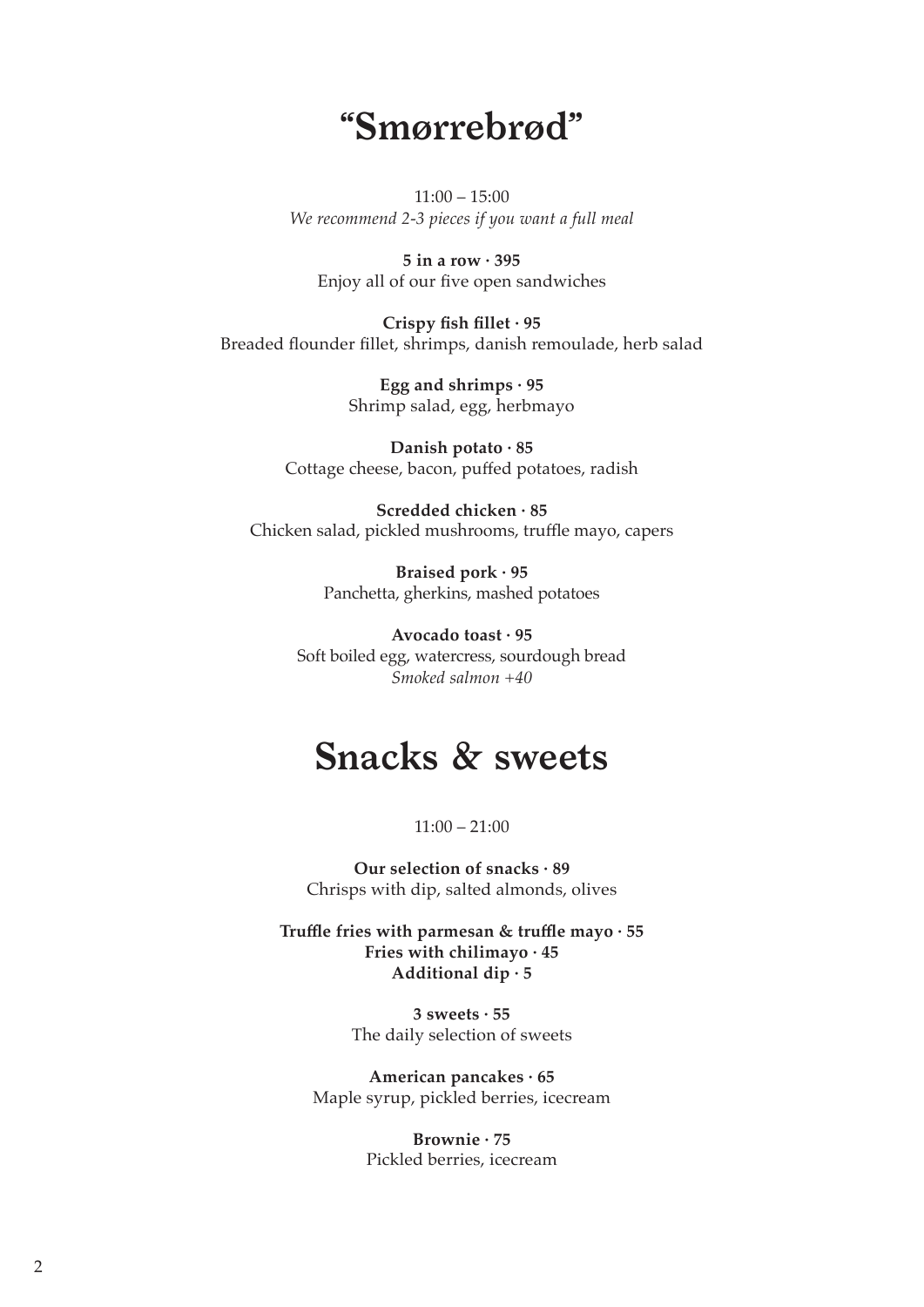## **Favorites**

#### $11:00 - 21:00$

#### **Salad with chicken · 139**

Grilled chicken, cherry tomatoes, croutons, lettuce, pickled mushrooms, parmesan, truffle mayo, crispy grains, herbs

#### **"Stjerneskud" · 199**

Fried sourdough bread, breaded flounderfilet, smoked salmon, steamed cod, shrimps, herb mayo, thousand island

#### **Stirred tatar · 189**

Beef tenderloin, capers, cornichoner, mustard, onions, herb salad, crispy fries, aioli

#### **Ribeye carpaccio · 169**

Crispy croutons, truffle mayo, pickled beach mushrooms, North Sea cheese, herb salad, mustard vinaigrette, truffle fries, aioli

#### **Pasta Alfredo · 155**

Beef tenderloin, seasonable vegetables, parmasan, herbs *Grated truffle +40*

#### **Nachos · 109**

Classic nachos with cheddar, salsa, guacamole, sour cream *add chicken +35*

#### **Granburger · 155**

Hamburger, brioche bun, bacon, chili mayo, pickled red onions, marinated cucumber, fresh tomatoes, crispy fries, aioli

#### **Chickenburger · 155**

Chicken, brioche bun, bacon, chili mayo, pickled red onions, marinated cucumber, fresh tomatoes, crispy fries, aioli

> **Cheese in your burger · 5 Fried egg in your burger · 10 Additional dip · 5**

#### **Kids favorites**

*Only for children aged 0 to 12 years*

#### **Pasta with tenderloin · 95 Burger · 95 Crispy fish fillet with danish remoulade · 95**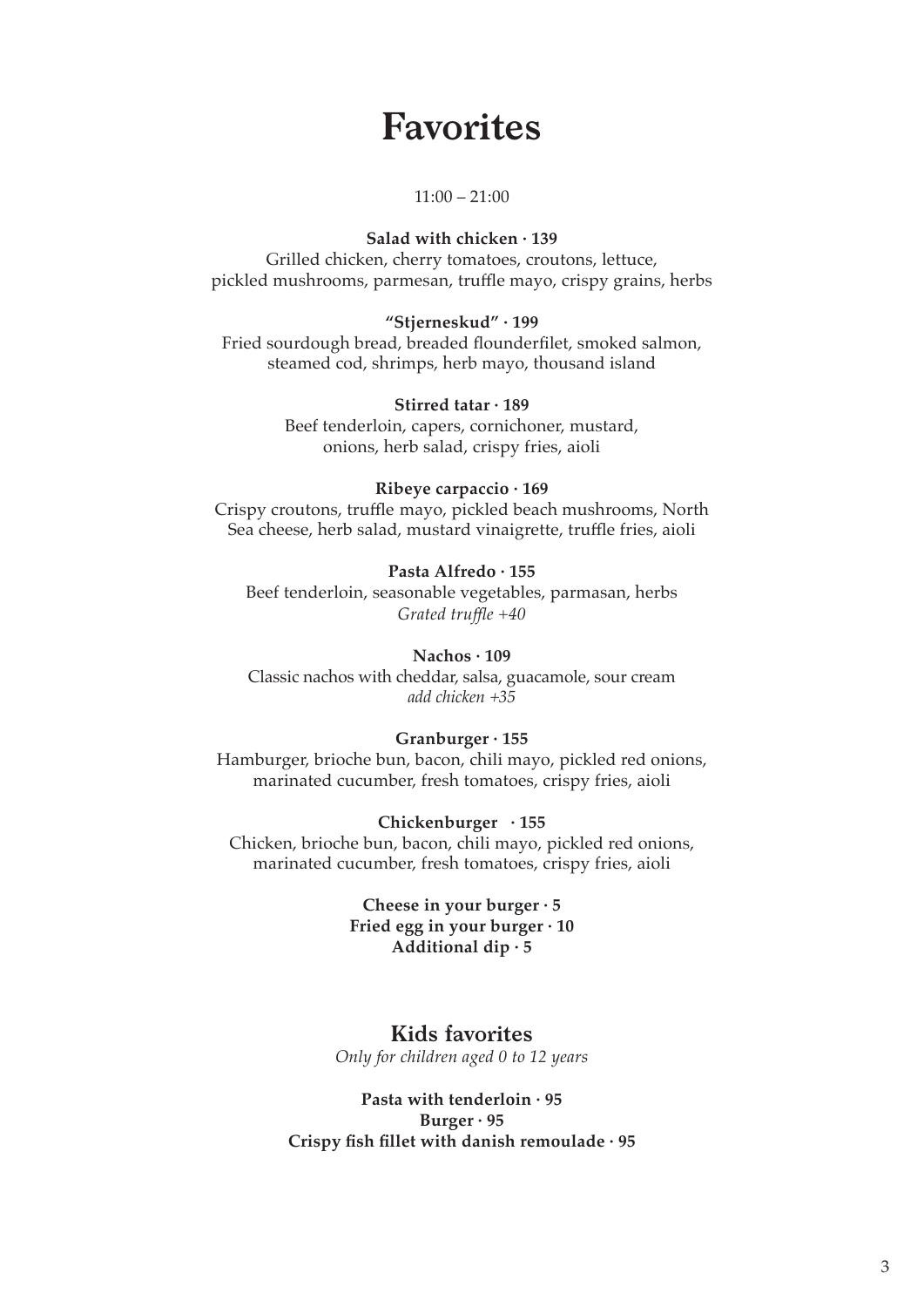# **Dinner menu**

#### $17:00 - 21:00$

**Bubbles · 59** Anna de Codorniu Lively and crispy bubbles with great fruit

**Snacks & bubbles · 89** Crisps with dip, salted almonds and olives in marinade *(min. 2 persons)*

#### **Season menu · 350**

**Lobster bisque**  White fish - trout roe - lovage

**Poussin** Chicken reduction - carrots - vadouvan curry - danish potatoes

> **Pavlova**  Berries - "koldskål" - white wine - mint

> > **Wine menu · 245**

### **Gran menu · 455**

**Ribeye carpaccio** Truffle - beach mushrooms - north sea cheese - herbs - croutons

#### **Beef tenderloin**

Creamed kale - fries Choose between sauce bearnaise, pepper- or red wine sauce *Grated truffle +40*

> **Cremé Brûlée** Variations of blueberries

> > **Wine menu · 315**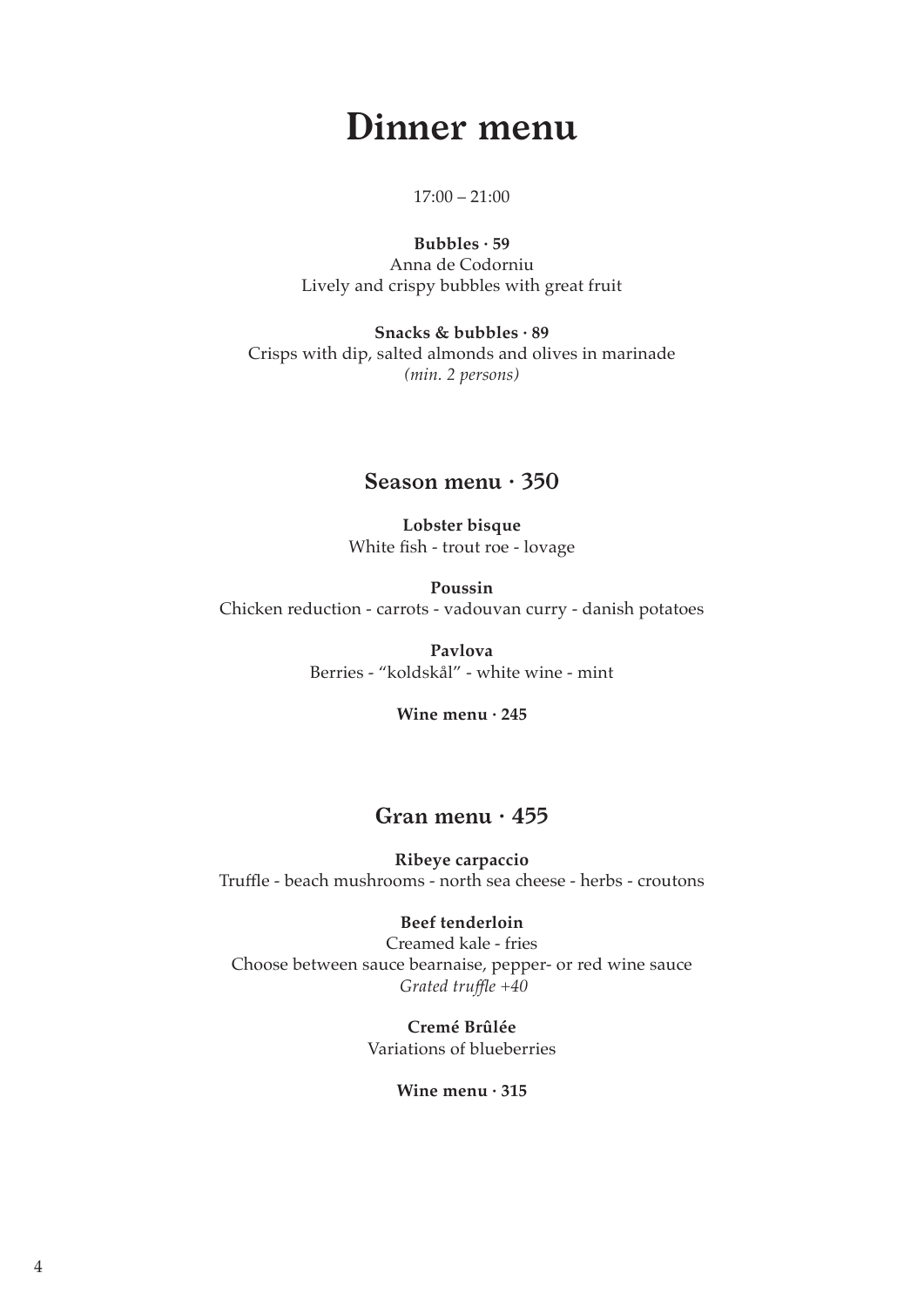# **3 course dinner**

#### $17:00 - 21:00$

### **2 course menu · 315 3 course menu · 375**

### **Starters · 115**

**Lobster bisque**  White fish - trout roe - lovage

**Tuna tatar** Mango - soy - jalapeno - cilantro - masago

**Ribeye carpaccio +30** Truffle - beach mushrooms - north sea cheese - herbs - croutons

*Caviar +100*

#### **Main courses · 210**

**Halibut** Cauliflower - chervil - almonds - parsley cream

**Poussin** Chicken reduction - carrots - vadouvan curry - danish potatoes

**Beef tenderloin +80** Creamed kale - fries Choose between sauce bearnaise, pepper- or red wine sauce *Grated truffle +40*

### **Desserts · 100**

**Pavlova**  Berries - "koldskål" - white wine - mint

> **Danish strawberries** Cream - vanilla icecream

**Cremé Brûlée** Variations of blueberries

**Selection of danish cheeses**  Prunes - crisp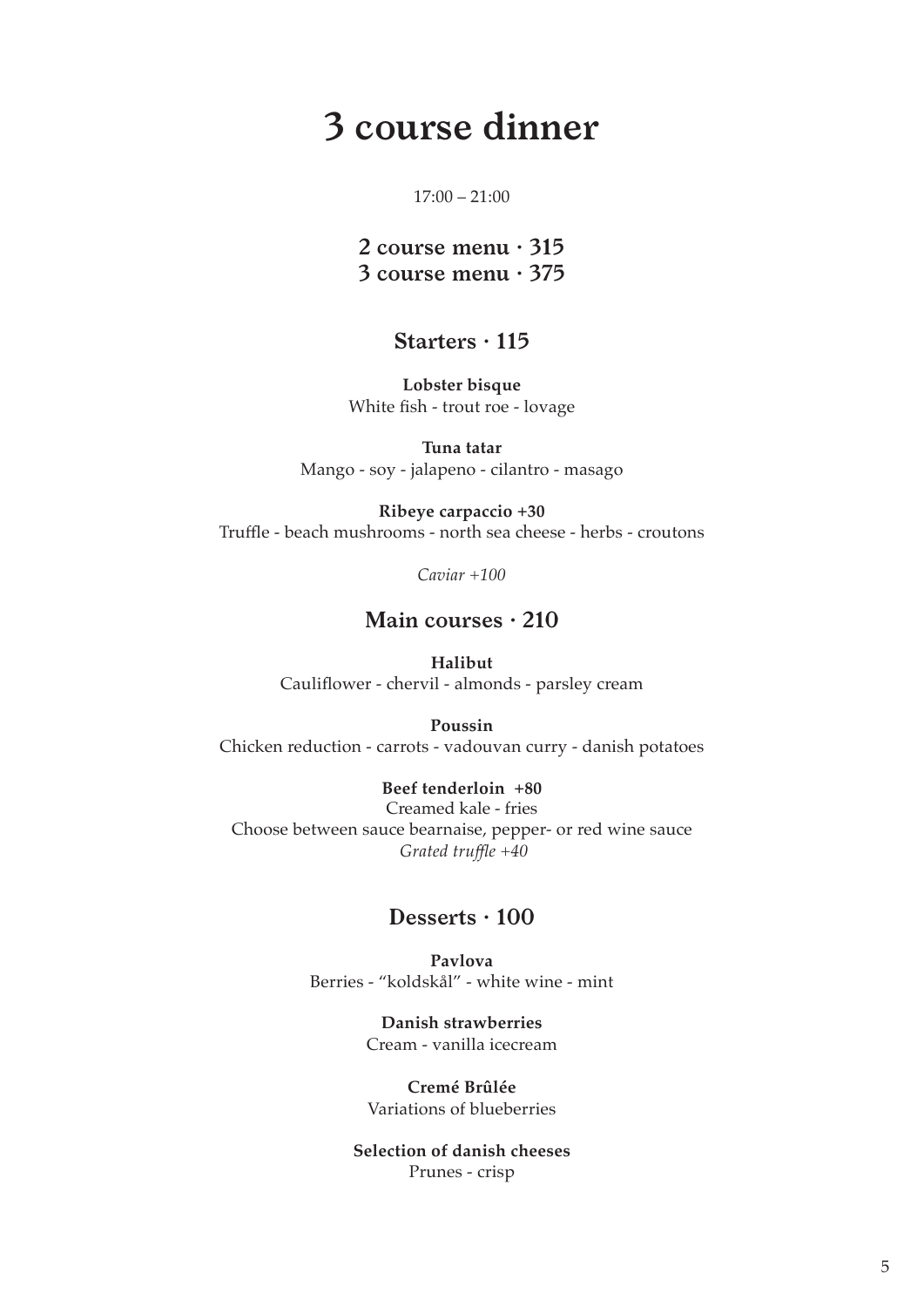# **Craftbeer**

#### **Beertasting – 4 craftbeers 15 cl. · 100**

**Organic Pilsner · 4,6 % · Royal · 55** A straw-yellow, low bitterness pilsner

**Odense 1859 · 5,2 % · Albani · 65** Four types of malt gives notes of caramel and lovely color

> **PIFT Citrus · 5,2 % · Royal · 65** A refreshing wheatbeer with af taste of lemon

#### **New England IPA · 5,4 % · Anarkist · 65** Freshly and ligth beer, with a creamy and fruity taste. Scent of tropical fruits and aromas of elderflower and rhubarb

**Mosaic IPA · 5,7 % · Albani · 65** Fresh IPA made with lots of mosaic hops, full-bodied and fruity

**Gylden IPA · 5,9 % · Schiøtz · 65** In addition to the four types of hops - Simcoe, Citra, Pacific Gem and Green Bullit - rosehips and rosemary are included in the recipe

#### **Bloody Orange · 5,2 % · Anarkist · 65** Full-bodied and fresh wheatbeer, with a soft and sweetness from the blood orange, balanced with a kind bitterness

#### **Mørk Mumme · 6,5 % · Schiøtz · 65**

In addition to a touch of Nordic berries, blackcurrant, rosehips and blackthorn, there are no less than seven malt and three

# **Cold drinks**

**Adelhardt organic juice · 45** *Orange · apple · elderflower · rhubarb · cranberry · blackcurrant · raspberry*

> **Soda · 32 / 48** Pepsi *·* Pepsi Max *·* Faxe Kondi Mirinda Orange *·* Mirinda Lemon *·* Sparkling Water

**Glas still water · 10 Pitcher with sparkling / still water · 65 / 20**

**Pitcher with lime, lemon and mint leafs Sparkling / still water · 75 / 30**

**Heineken, 4,6 % · 50 Heineken Free, 0,0 % · 50 Sol, 4,5% · 50** <sup>6</sup>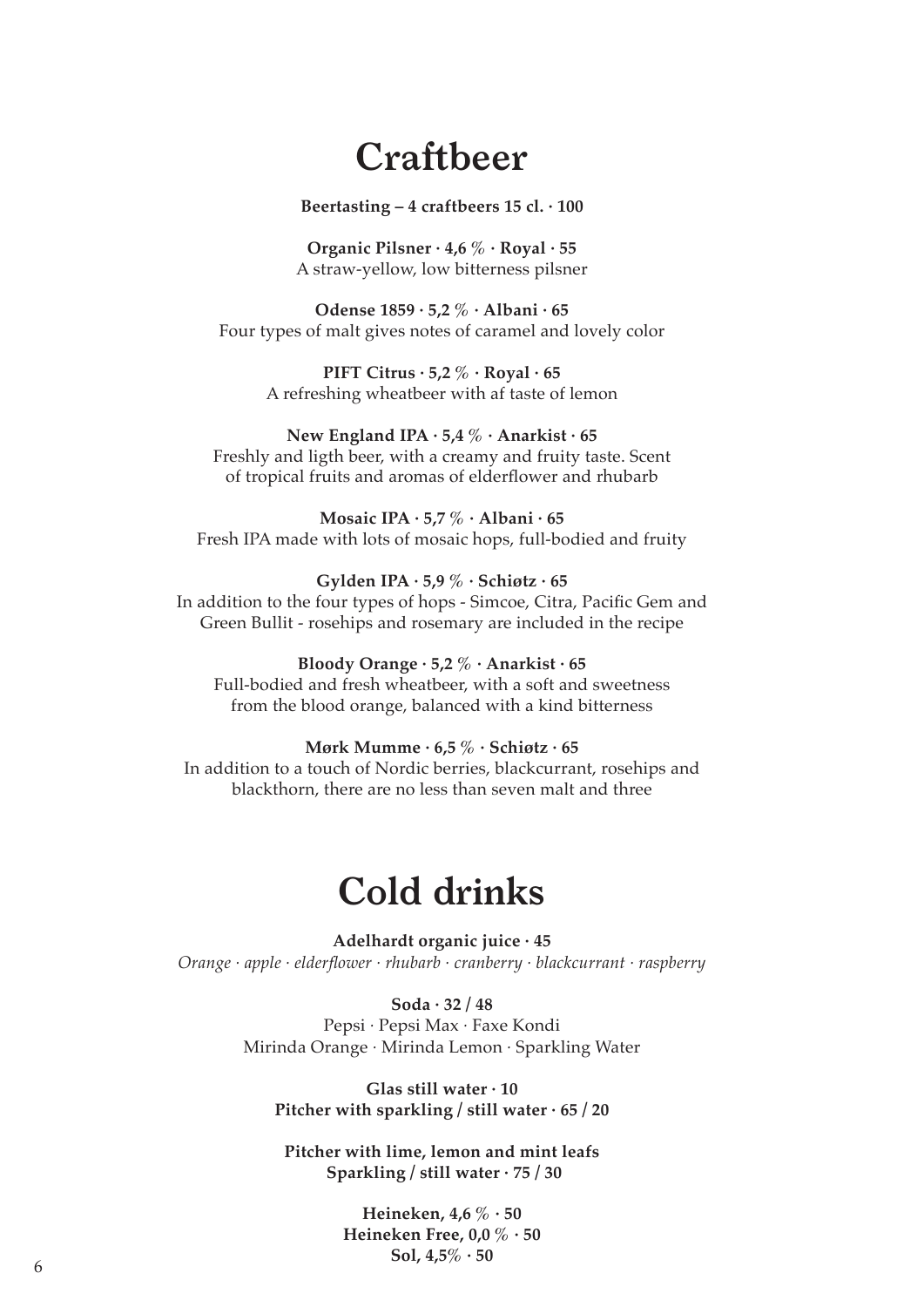# **Coffee, tea & chocolate**

**Coffee · 30 One free refill**

**Tea · 35 One free refill**

**Americano · 40 Espresso · 30 / 35 Cortado · 40 Cappuccino · 42 / 50 Café latte · 42 / 50 Latte macchiato · 45 / 52**

**Oatmilk +5 Flavour up your coffee +6** *Choose between vanilla, salted caramel, caramel or hazelnuts*

**Ice coffee · 55** Double espresso, milk, ice, vanilla syrup, whipped cream

> **Chai latte · 50** Original Mumbai chai

**Hot chocolate · 50** With whipped cream and marshmellows

**Chocolate coffee · 55** Hot chocolate with double espresso and whipped cream

**Chocolate milkshake · 55** French chocolate, milk, ice, vanilla syrup, whipped cream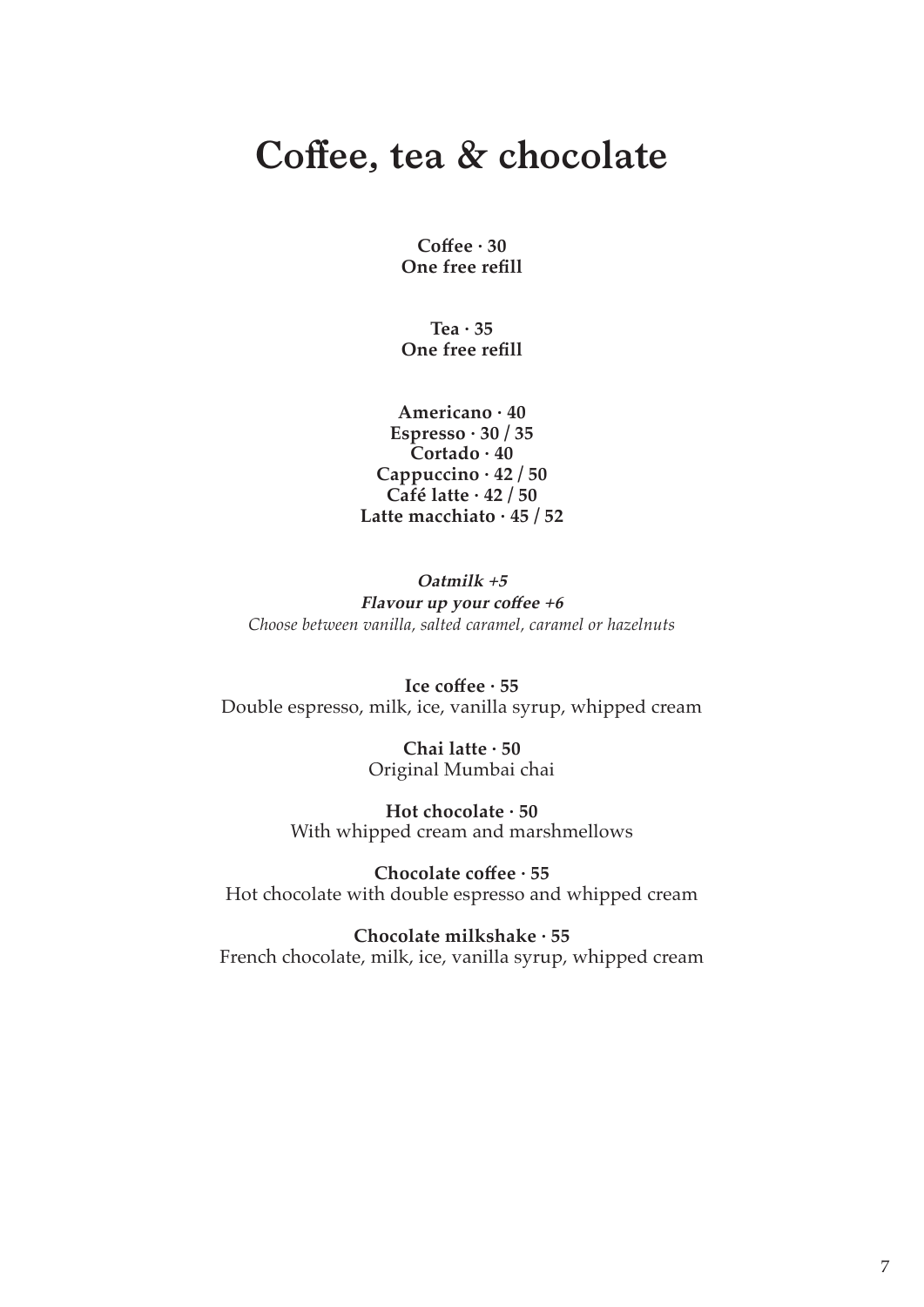# **Champagne & bubbles**

### **Champagne**

**G.H. Mumm · 925 Champagne, Brut, France** A dry and refreshing Champagne with a beautiful fruitiness, providing a great balance with the acidity of the wine

### **Bubbles**

**Anna de Codorniu · 59 / 350 Cava, Brut, Spain** A medium full-bodied Cava, lively and crisp bubbles with great fruit

#### **Sorelle Bronca · 395**

#### **Prosecco, Brut, Italy**

Organic bubbles with big fruit and elegant dryness. An experience not far from great Champagnes

#### **Caprice de Lune · 350 Rosé, Demi Sec., France**

Seductive pink bubbles with a sweet fruitiness. The taste is fresh with notes of strawberries and cherries in an elegant charm

#### **Cala del Mar · 55 / 275**

**Moscato, Spain** Sweet and aromatic bubbles that will be loved by everyone who loves Asti

### **Non-alcoholic bubbles**

**Copenhagen Sparkling Tea · 85 / 385 Danmark** 

A danish new-thinking and tasteful tea drink i luxury Champagne style. Soft and complex with a long finish and tannins from Darjeeling First Flush.

*We recommend our snacks with the sparkling wines*

**Our selection of snacks · 89** Chrisps with dip, salted almonds, olives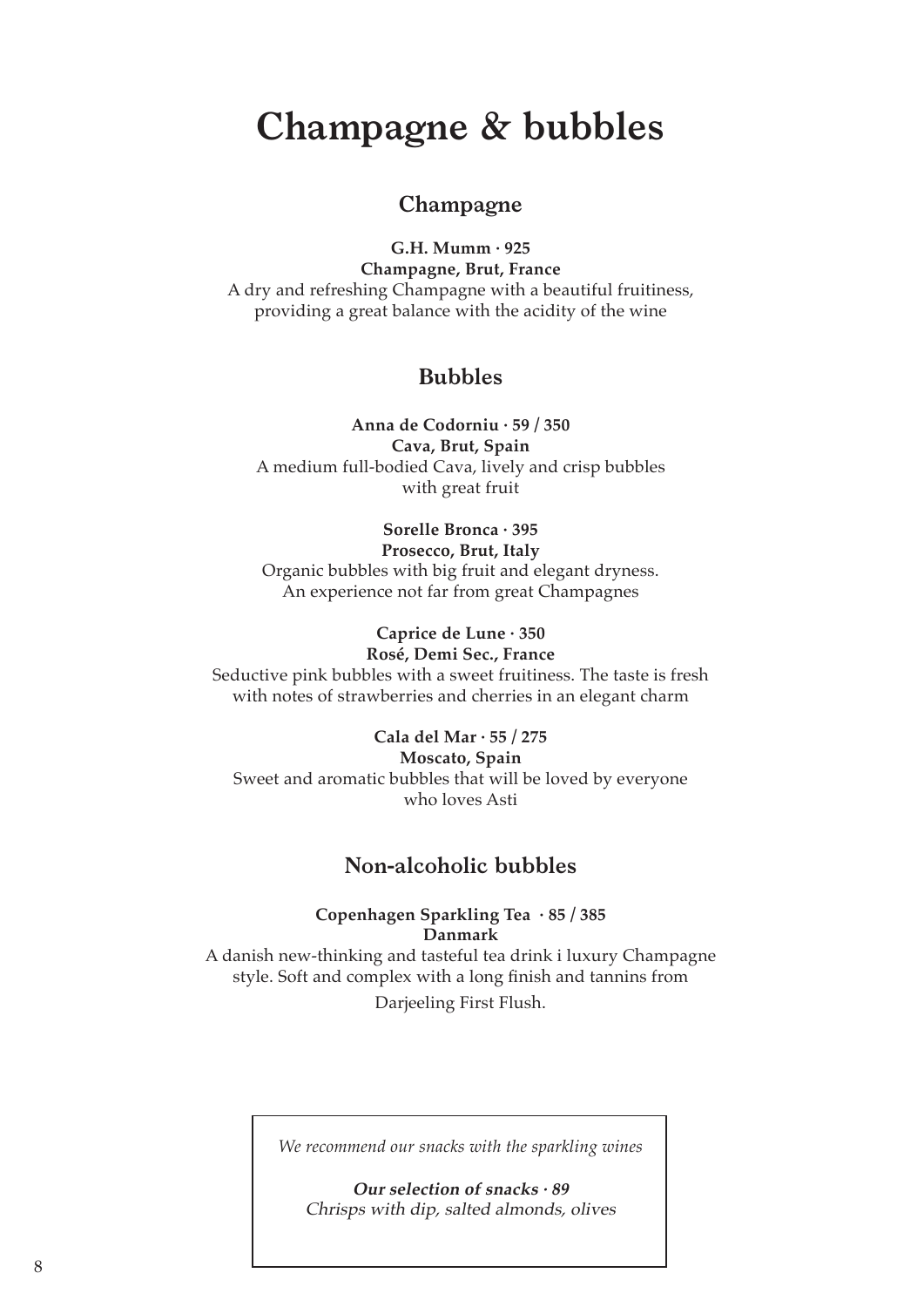## **White wine**

### **Sauvignon Blanc**

**Pete´s Pure · New Zealand · 85 / 385** Aromatic and crispy wine, with a lot of tropical fruits

**Henri Bourgeois, Sancerre · Loire, France · 545** Elegant, balanced wine with fruity notes of apple, citrus and lime

### **Riesling**

**The daily august · Germany · 75 / 325** Fruity, mineral riesling with notes of green apples and elderflower

**Chateau Ste. Michelle · Columbia Valley, USA · 95 / 425** A full-bodied wine with good fruit and an intense taste

### **Chardonnay**

**Les Bechles · Languedoc-Roussillon · 75 / 325** Full-bodied, creamy wine, with a fresh touch of peaches

**Louis Jadot, Petit Chablis · Burgundy, France · 545** Delicious and mineral whitewine with notes of lemon

# **Rosé**

**Pretty Gorgeous · Cinsault · France · 75 / 325** Dry and crisp rosé with notes of raspberries

**El Aromo · Syrah, Chile · 325** Fruity and full-bodied rosé, with hints of lemon and strawberries

**Stone Barn · Zinfandel, California, USA · 75 / 325** Fresh rosé with a beautiful sweetness and hints of strawberries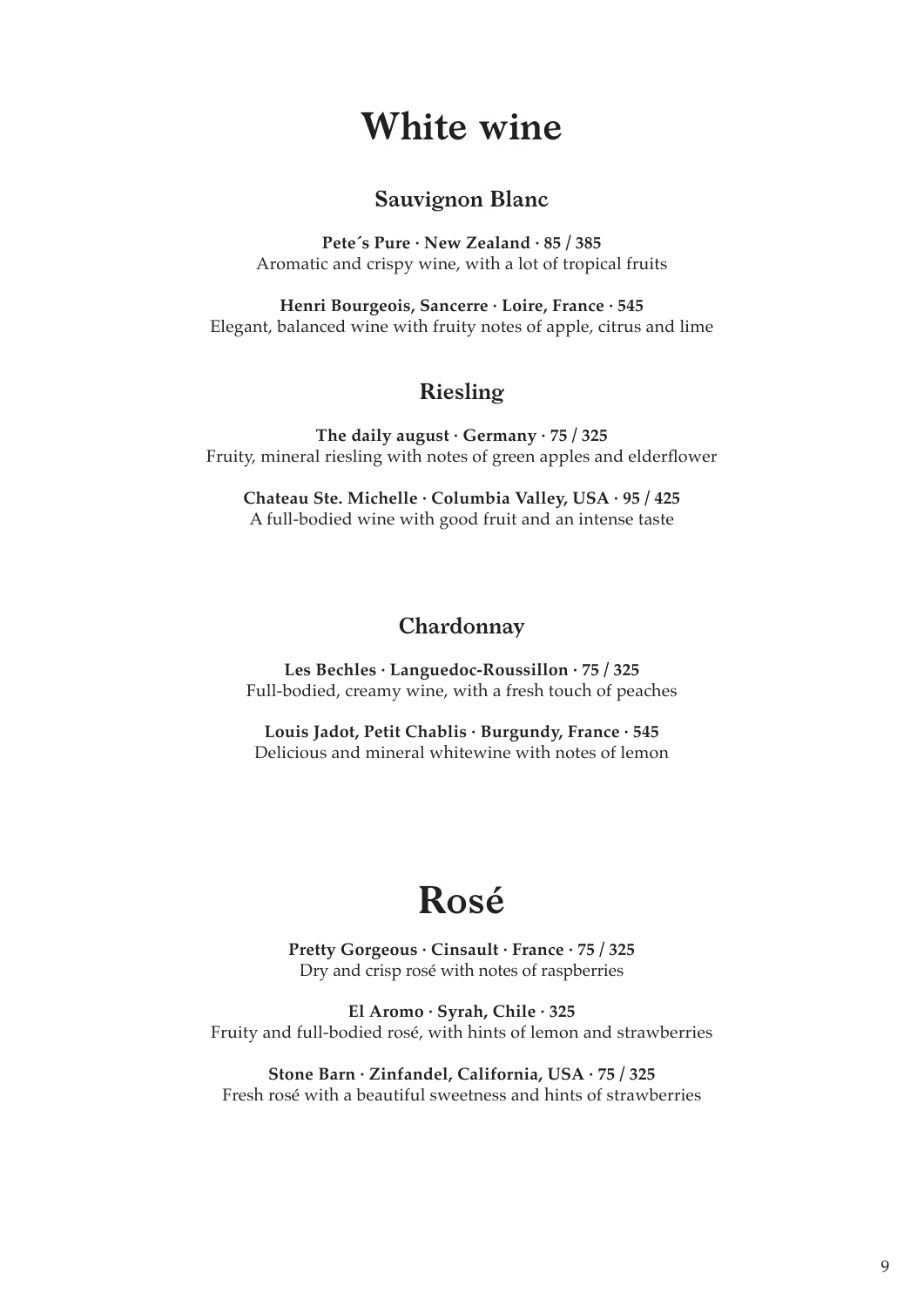# **Red wine**

### **Pinot Noir**

**Pete's Pure · Australia · 85 / 385** Organic, simple pinot noir, with a lot of fruity notes

**667 · California, USA · 425** Full-bodied pinot noir with spices and notes of blackberries

**Domaine Albert Sounit · Bourgogne Rouge, France · 545** Complex and harmonious wine, with a crispy and fruity touch

### **Primitivo/Zinfandel**

**Torre del Barone · Puglia, Italy · 75 / 325** Soft, round and fruity, with hints of plums and blackberries

**Brazin, Lodi · California, USA · 95 / 425** Spicy smell, witht taste of plums, chocolate and vanilla

### **Syrah**

**Sensas · Pays d'Oc, France · 75 / 325** Beautifully balanced with fruit and spices. Soft notes of berries and vanilla

**Chateau Ste. Michelle · Washington State, USA · 425** Gentle, soft, rounded with an intense sunflower fruit

### **Classics**

**Ripasso, Tomassi, Corvina m.fl. · Veneto, Italy · 525** Rich, rugged and fashionable Italian classic from a fantastic winery

**Brunello di Montalcino · Sangiovese, Italy · 695** Velvet-soft, modern-style and full-bodied Brunello with an intense fruit

> **PSI, Peter Sisseck · Ribera Del Duero, Spain · 875** An intensity fruity wine with well balanced tannins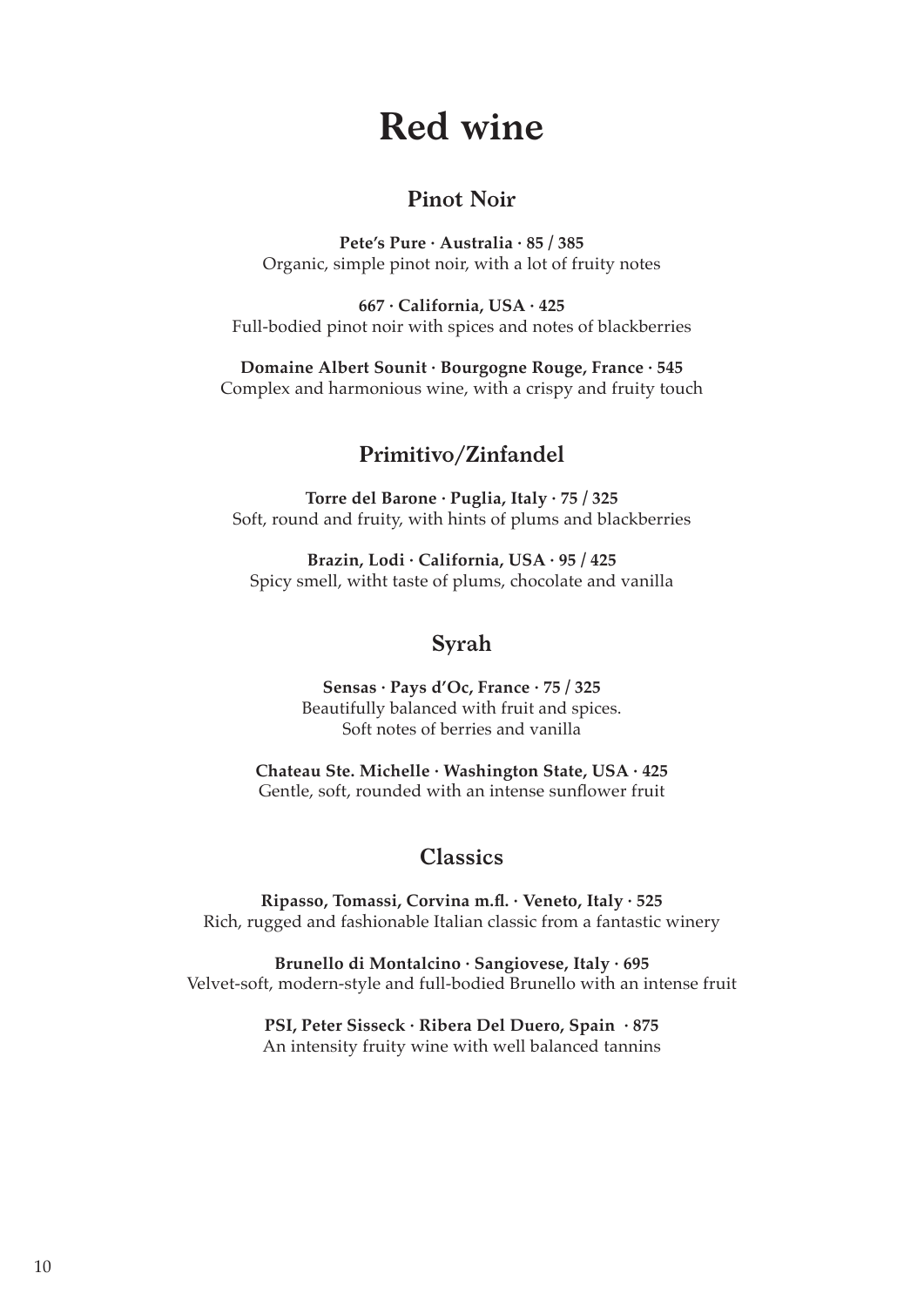# **Sweet wine**

**Cala del Mar · Moscato, Spain · 55 / 275** Sweet and aromatic bubbles that will be loved by everyone who loves Asti

**Artemisa, Late harvest · Muscat, Chile · 325**  Soft and kind sweet wine with taste of exotic fruits. It has a good acid, so it gets refreshing

**Warres's, Otima 10 years Tawny · Portugal · 75 / 455** Modern port wine that is served cooled and has notes of mandarins, powdered sugar, apricots and nuts

## **Coffee & avec**

*All our avec are 4 cl served.*

**Baileys coffee · 60 Irish coffee · 60 Mexican coffee · 75**

**Ron Zacapa 23 Solera · 125** The complex rum from Guatemala with greatness. Named the world's best rum 5 times

**Ron Millonario 15 years · 100** The mild rum from Peru with great sweetness and fullness. Named the world's best in 2008 and 2009

**Hennesy V.S. · 100** This cognac has a fat, yet balanced mix of strong spices and fruit. Notes of fruit and vanilla.

**Bowmore 12 years · 95** Semi smoked schottish whisky with a strong aftertaste